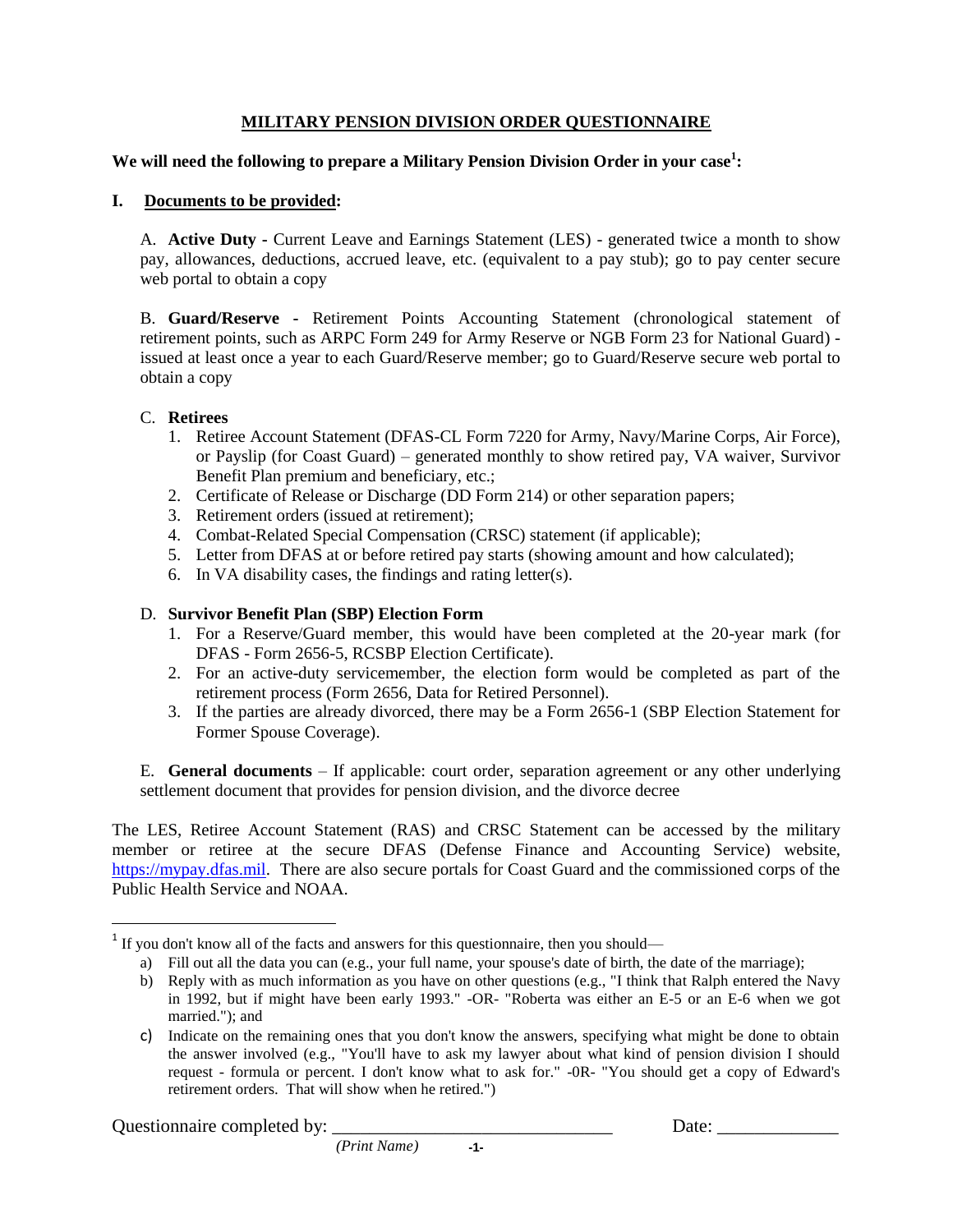**II. Basic Dates:** Date of marriage: \_\_\_\_\_\_\_\_\_\_\_\_\_. If applicable, fill in dates of -

Separation: Divorce: Divorce: Remarriage:

### **III. Basic Information:**

- A. Identifying information for *servicemember or retiree*: (LES, RAS, or retirement order may contain some of the military information) 1. Full name: 2. Date of birth: \_\_\_\_\_\_\_\_\_\_\_\_\_\_\_\_\_\_\_\_\_\_\_\_\_ Social Security #:\_\_\_\_\_\_\_\_\_\_\_\_\_\_\_\_\_\_\_\_ 3. Current mailing address: 4. E-mail address: \_\_\_\_\_\_\_\_\_\_\_\_\_\_\_\_\_\_\_\_\_ Phone number: 5. Rank/Pay grade: at separation at divorce currently (or at retirement) 6. Branch of service: 7. Date of entry into the service (Pay Entry Base Date): \_\_\_\_\_\_\_\_\_\_\_\_\_\_\_. If any breaks in service, please specify: 8. If Guard/Reserve case, date of application for retired pay (date one stops drilling) 9. If already receiving retired pay, state gross amount and all deductions: \_\_\_\_\_\_\_\_\_\_\_\_\_\_\_\_\_\_\_\_\_\_\_\_\_\_\_\_\_\_\_\_\_\_\_\_\_\_\_\_\_\_\_\_\_\_\_\_\_\_\_\_\_\_\_\_\_\_\_\_\_\_\_\_\_\_\_\_\_\_\_\_\_\_\_ 10. If retired from active duty, state date of retirement: B. Identifying information for *spouse/former spouse* (non-servicemember): 1. Full name: \_\_\_ 2. Date of birth: Social Security #: 3. Current mailing address: \_\_\_\_\_ 4. E-mail address: Phone number: 5. Date of remarriage (if applicable): \_\_\_\_\_\_\_\_\_\_\_\_\_\_\_\_\_\_\_\_\_\_ F. **Blended Retirement System (BRS) Information** - SMs (servicemembers) who were eligible may have opted into the BRS during calendar year 2018. This can have significant impacts on retired
- G. **Computational Information** Please complete the following, which serves as the basis for the pension division order:

pay and SBP amounts, and no consent of the spouse is required. Did SM opt in? Please provide

**\_\_\_\_\_\_\_\_\_\_\_\_\_\_\_\_\_\_\_\_\_\_\_\_\_\_\_\_\_\_\_\_\_\_\_\_\_\_\_\_\_\_\_\_\_\_\_\_\_\_\_\_\_\_\_\_\_\_\_\_\_\_\_\_\_\_\_\_\_\_\_\_\_\_\_\_\_\_\_\_\_** \_\_\_\_\_\_\_\_\_\_\_\_\_\_\_\_\_\_\_\_\_\_\_\_\_\_\_\_\_\_\_\_\_\_\_\_\_\_\_\_\_\_\_\_\_\_\_\_\_\_\_\_\_\_\_\_\_\_\_\_\_\_\_\_\_\_\_\_\_\_\_\_\_\_\_\_\_\_\_\_\_

information on lines below: \_\_\_\_\_\_\_\_\_\_\_\_\_\_\_\_\_\_\_\_\_\_\_\_\_\_\_\_\_\_\_\_\_\_\_\_\_\_\_\_\_\_\_\_\_\_\_\_\_\_\_\_\_\_\_\_\_\_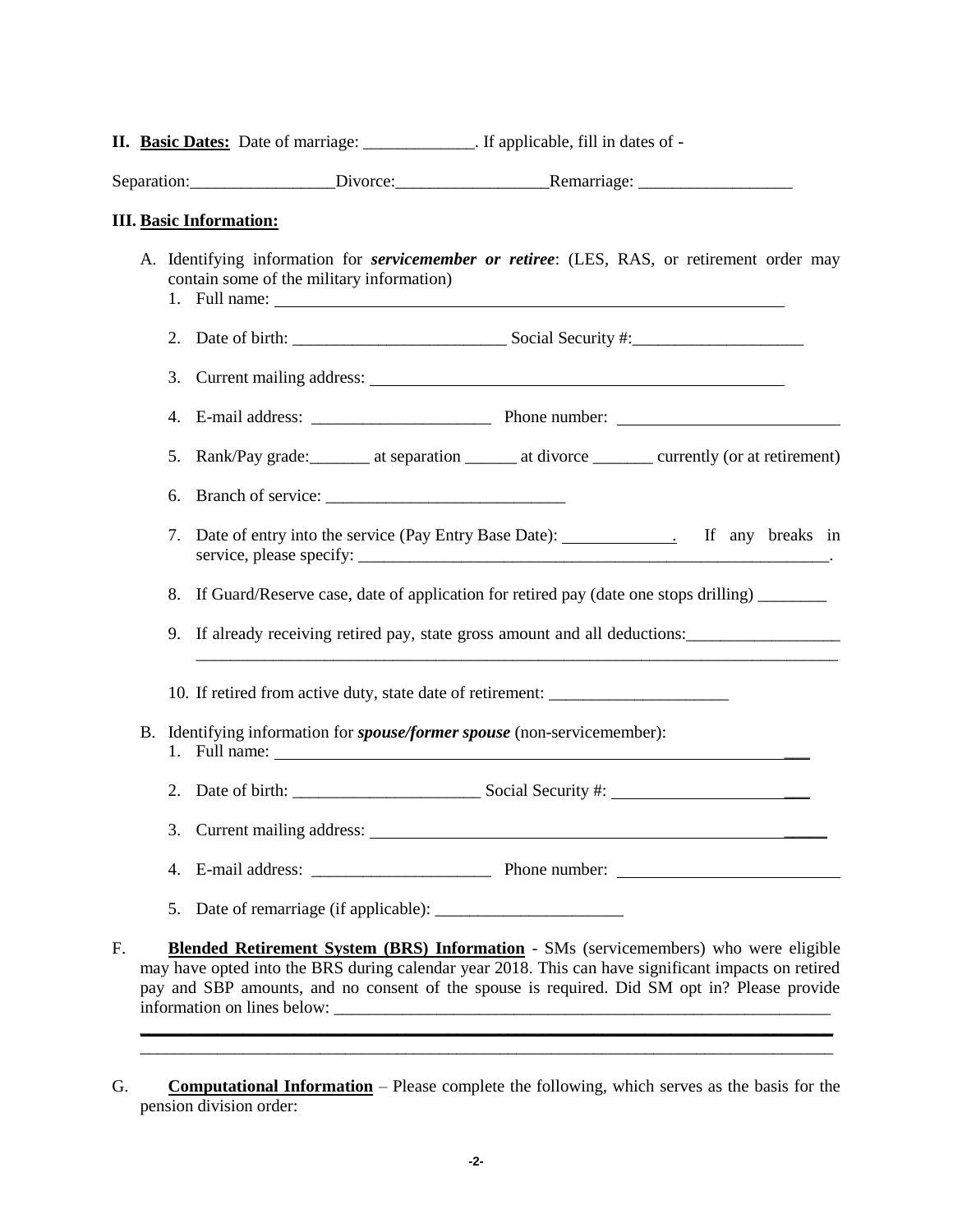# **- FOR ACTIVE DUTY CASES -**

A. Background information: ONE of the following must be used -- check  $(\checkmark)$  one option on the line provided. If the distribution to spouse is set out in an order or agreement, a copy of that document must be attached.

- 1.  $\Box$  Fixed dollar amount (e.g., "\$400 a month to Mrs. Brown")<sup>2</sup>
- 2. *Percentage* (e.g., "44% of Mr. Brown's retired pay")
- 3. *Formula clause* (e.g., "half of the marital fraction of Mr. Brown's retired pay, defined as 140 months of marital pension service divided by X months of total pension service, this number to be computed by DFAS when he retires)." If member is still serving, then *formula clause* is usually used.
- 4. *Hypothetical award* (e.g., "39% of the retired pay of a major with 24 years of creditable service and a retired pay base of \$5,200"). If member entered service after 9/7/1980, we must have the following information:
	- hypothetical retired pay base:  $\qquad \qquad$  \$\_\_\_\_\_\_\_\_\_ (a.k.a., the "High-3" pay)
	- hypothetical years of creditable service: \_\_\_\_\_\_\_\_\_\_ years
	- hypothetical date of retirement:  $\frac{1}{20}$  / 20

B. *Frozen Benefit Rule information*. For divorces granted after 12/23/16 when member was not receiving retired pay on date of divorce, federal law requires that the following be included in the divorce decree or other court document dividing retired pay, *as of divorce date* -

- High-3 amount (monthly avg. of highest 36 months of pay): \$\_\_\_\_\_\_\_\_\_\_\_\_\_\_\_
- Total years of creditable service: \_\_\_\_\_\_\_\_\_\_ years

# **- FOR RESERVE OR GUARD CASES -**

# A. <u>Background information:</u> Check  $(\checkmark)$  one of the following divisions.<sup>3</sup>

1. *Fixed dollar amount* (See A.1. under Active Duty above)

2. *Percentage*: State percent that should be used (not greater than half). Usually used when member is no longer performing Reserve/Guard service and has put in for retirement (or is already receiving retired pay), or when parties have agreed on use of a percentage.

 $\overline{a}$ 

<sup>&</sup>lt;sup>2</sup> NOTE: The fixed dollar amount does not contain a COLA (cost-of-living adjustment).

<sup>&</sup>lt;sup>3</sup> Which division will it be, by Reserve points or years? There may be a big difference between the two dividing methods. Review the following example:

a: Major Bill Smith has 5 years of active duty and 15 years of service in the Army Reserve. He married when he left active duty.

b: To calculate the marital fraction using points, we start by counting the points he acquired during active duty by multiplying 5 times 364 to get 1820 points. Then we count his Reserve points: during his time in the Reserve, he acquired 60 points a year (for weekend drill, "summer camp" or annual training, and membership) for 15 years, or 900 points. Thus his total points at 20 years are  $2720 (1820 + 900)$ , of which 900 (or about 33%) are marital. This should mean that  $33\%$  of his retirement pay (assuming retirement and date of separation both occur at year 20) is marital.

c: If we apply the marital fraction using years to his retirement pay, however, then his pension is 15 (marital years)/20 (total years) or 75% marital.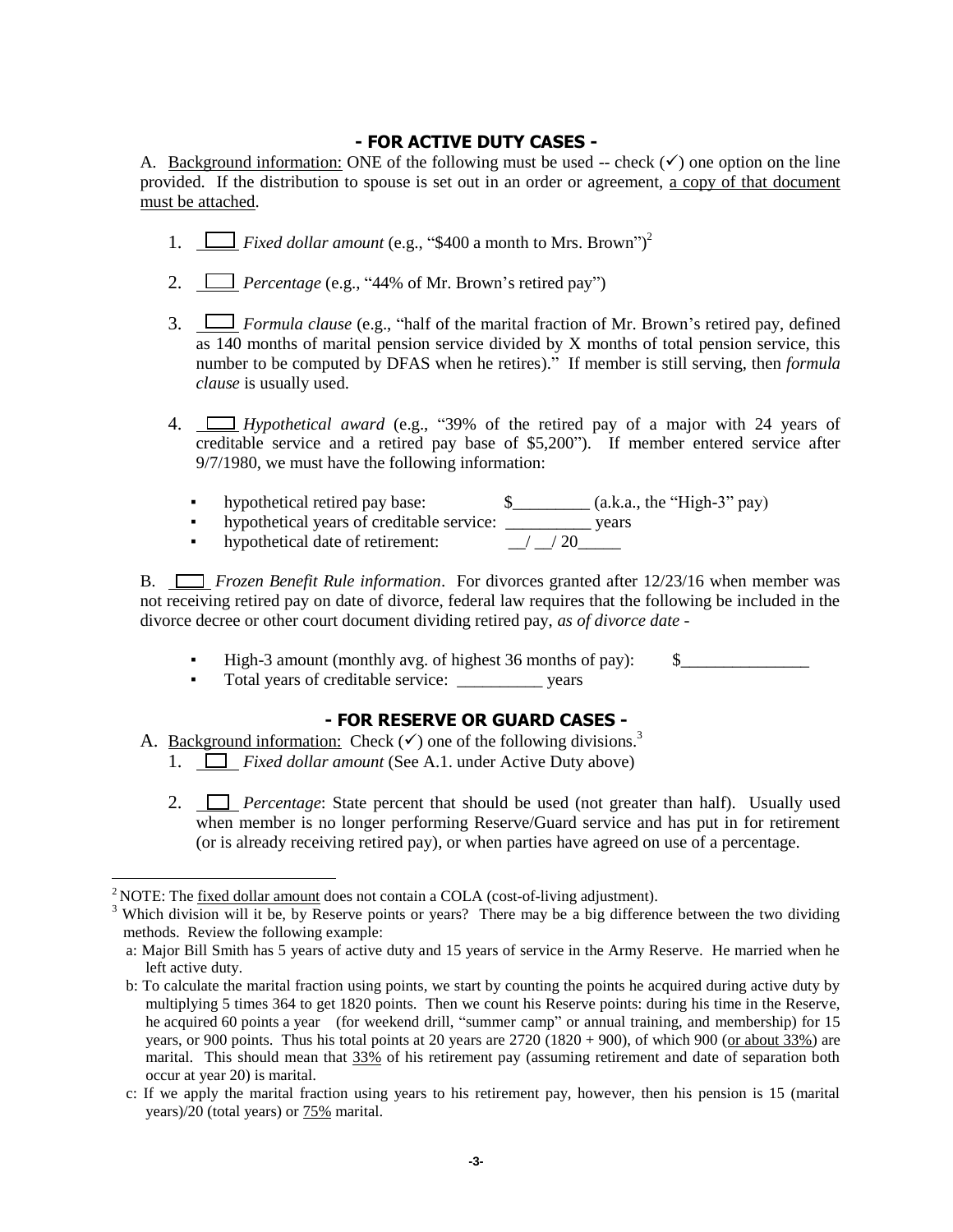- 3. *Formula using points*: May be used in Guard/Reserve cases. Give the total points acquired during the marriage before date of separation, divorce, or other applicable date under state law. Retired pay center (DFAS or Coast Guard Pay & Personnel Center) will calculate the total points. Spouse usually gets half of this marital share (unless specified otherwise). If member is in Guard/Reserve, use of retirement points is required in a formula clause with X as the denominator. Reserve or National Guard spouses should get and review a copy of the servicemember's points statement. Number of marital<sup>4</sup> points:  $\frac{1}{\sqrt{1-\frac{1}{n}}}\$ (**COMPLETE points statement must be attached if this option is chosen**)
- 4. *Formula using time*: You may **not** use this if member is still serving and you are using  $\overline{a}$  "formula clause" according to DFAS regulations. If parties agree on all numbers (months of marital pension service, total time of pension service) or if member is retired, then "months over months" can be converted into a fraction, then that can be multiplied times 50% and converted to a PERCENTAGE. Percentage for spouse/former spouse:  $0.00\%$ %
- 5.  $\Box$  *Hypothetical award:* (e.g., " $\Box$  % of the military retired pay the member would have received had the member become eligible to receive military retired pay with a retired pay base of \$\_\_\_\_\_ and with \_\_\_\_\_\_\_ reserve retirement points on \_\_\_\_\_\_\_"). If member entered service after 9/7/1980, we must have the following information:
	- hypothetical retired pay base:  $\quad \text{\ssim}$  (a.k.a., "High-3" pay)
	- hypothetical retirement points: \_\_\_\_\_\_\_\_\_\_\_ points
	- hypothetical date of retirement:  $\frac{1}{20}$

**If SM was already retired at date of classification/valuation under state law (e.g., date of filing, of divorce or of separation), attach the most recent retiree account statement (for Army, Navy/Marine Corps and Air Force, this is DFAS-CL FORM 7220); it is a Payslip for Coast Guard). Make sure that PAGE 2 is included (if applicable).**

B. *Frozen Benefit Rule information*. For divorces granted after 12/23/16 when member was not receiving retired pay on date of divorce, federal law requires that the following be included in the divorce decree or other court document dividing retired pay, *as of divorce date* -

- High-3 amount (monthly avg. of highest 36 months of pay):  $\qquad$  \$
- Total Guard/Reserve retirement points: \_\_\_\_\_\_\_\_\_\_ points

C. Survivor **Benefit Plan election**<sup>5</sup>: If a survivor annuity is to be provided to the former spouse, fill out the following information:

• Type of coverage:

 $\overline{a}$ 

- 1.  $\Box$  Former spouse only coverage  $\Box$  Former spouse and child(ren) coverage
- 2. Child(ren) only coverage  $\Box$  Other coverage specify type/beneficiary
- Base amount (the SBP benefit paid to the beneficiary is 55% of the base amount): 1.  $\Box$  Full retired pay

<sup>4</sup> "Marital" means between marriage and the date of separation, date of divorce, or other date specified by state law.

<sup>5</sup> SBP entitlement is suspended if former spouse remarries before age 55. SBP entitlement will be reinstated if the former spouse's marriage is terminated by death, divorce, or annulment.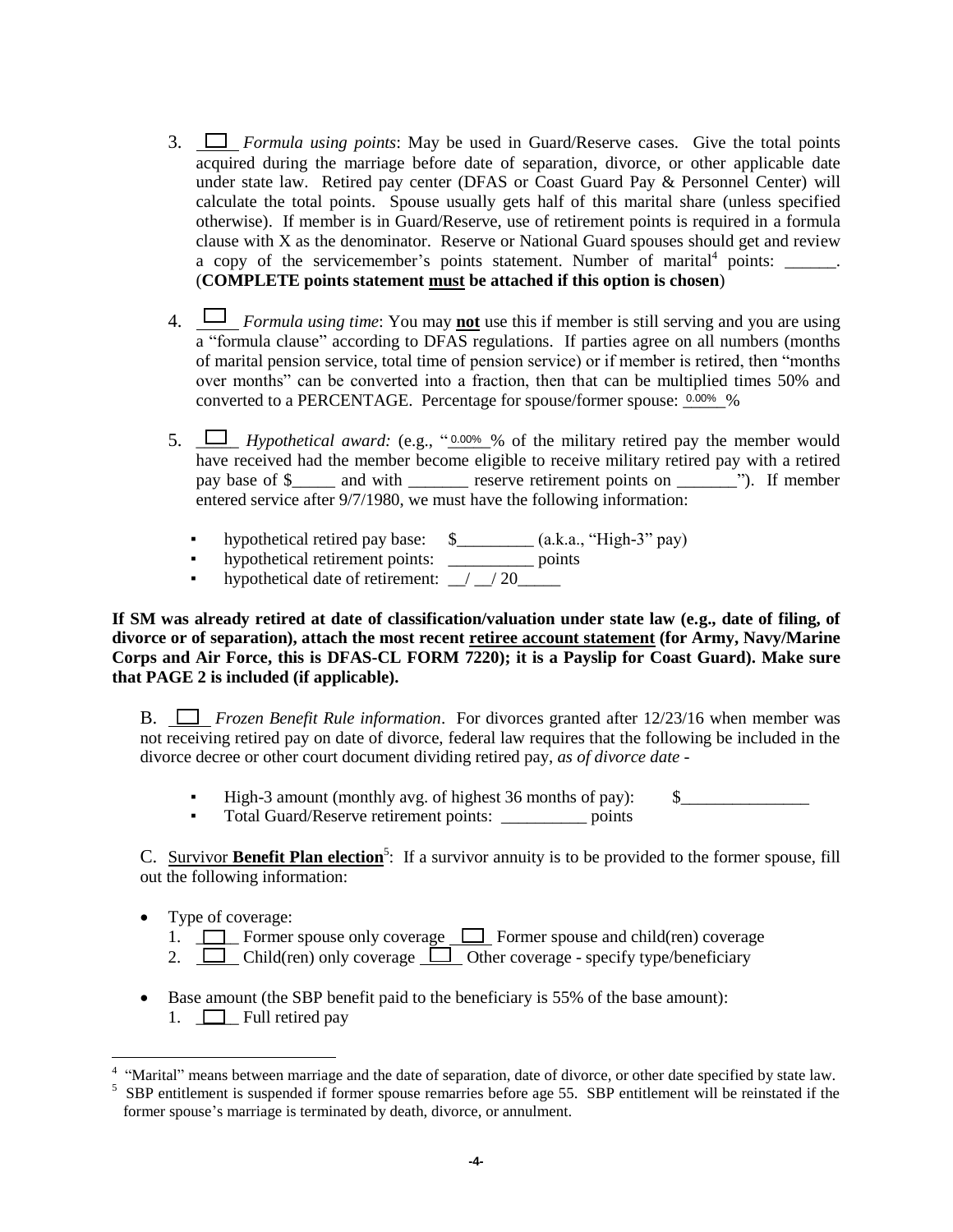2.  $\Box$  Lesser amount (can be any amount \$300 per month or greater)<sup>6</sup> if chosen at retirement and with spousal consent

### *Remember that, without SBP coverage, the pension stops when the retiree dies.*

**IF RESERVE OR GUARD**: Reserve Component SBP (Survivor Benefit Plan) applies for members of the Reserves or National Guard. Check  $(\checkmark)$  one of the following:

1.  $\Box$  SM has already retired, is receiving retired pay, and the SBP election chosen by SM was: (see next 2 items for available options) \_\_\_\_\_\_\_\_\_\_\_\_\_\_\_\_\_\_\_\_\_\_\_\_\_\_\_.

2.  $\Box$  SM has attained 20 years of creditable service, and decided to wait until eligibility for retired pay (usually age 60) to decide on SBP ("OPTION A" on current form).

3.  $\Box$  SM has attained 20 years of creditable service, chose to have coverage start at eligibility for retired pay (usually age 60) (i.e., if SM dies before then, payments begin at what would have been age 60 for the SM). (OPTION B).

4.  $\Box$  SM has attained 20 years of creditable service, has chosen to have coverage and payments start at death, even if before eligibility for retired pay (usually age 60) (OPTION C).

5.  $\Box$  SM has not attained 20 years of service yet, client would like decision to be (fill in blank): \_\_\_\_\_\_\_\_\_\_\_\_\_\_\_\_\_\_\_\_\_\_\_\_\_\_\_\_\_\_\_\_\_\_\_\_\_\_\_\_\_\_\_\_\_\_\_\_\_\_\_\_\_\_\_\_\_\_\_\_\_\_\_\_\_\_\_\_\_\_\_\_\_\_\_\_\_\_\_\_\_

6.  $\Box$  SM and spouse have decided to use life insurance instead of SBP, terms are as follows: \_\_\_\_\_\_\_\_\_\_\_\_\_\_\_\_\_\_\_\_\_\_\_\_\_\_\_\_\_\_\_\_\_\_\_\_\_\_\_\_\_\_\_\_\_\_\_\_\_\_\_\_\_\_\_\_\_\_\_\_\_\_\_\_\_\_\_\_\_\_\_\_\_\_\_\_\_\_\_\_\_

\_\_\_\_\_\_\_\_\_\_\_\_\_\_\_\_\_\_\_\_\_\_\_\_\_\_\_\_\_\_\_\_\_\_\_\_\_\_\_\_\_\_\_\_\_\_\_\_\_\_\_\_\_\_\_\_\_\_\_\_\_\_\_\_\_\_\_\_\_\_\_\_\_\_\_\_\_\_\_\_\_

#### **If SM has attained 20 years of Guard/Reserve service, attach copy of the completed SBP election form, DD Form 2656-5 or equivalent for Coast Guard/PHS/NOAA.**

- H. **Disability Issues and Offsets**: Does retiree receive (or is eligible to receive) any of the following
	- A. Military disability retired pay?
	- B. Department of Veterans Affairs disability compensation?
	- C. Combat-Related Special Compensation?

If YES regarding any of the above, provide details (including disability rating, monthly amount of pay/compensation) here:

# I. **Thrift Savings Plan**<sup>7</sup>

A. If the member participates, provide us with the most recent quarterly account statement.

 $\overline{a}$ <sup>6</sup> Base amount is selected at retirement for active-duty personnel; lower amount requires spouse's written consent. Once chosen, it generally cannot be changed.

 $<sup>7</sup>$  The TSP is a contributory retirement plan, similar to a 401K plan.</sup>